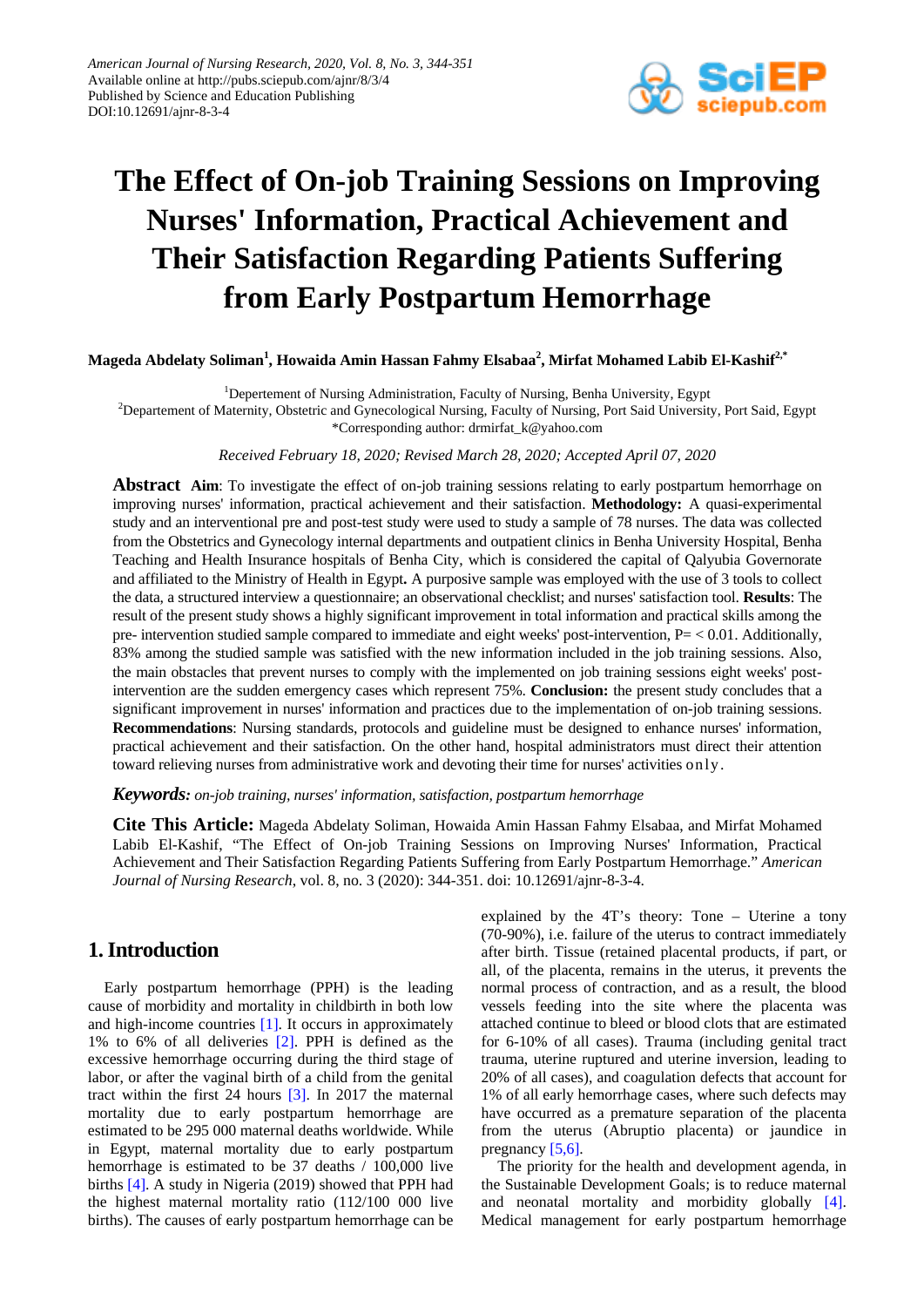according to *WHO* [\[7\]](#page-7-4) consists of 1- Administer uterotonics drugs or Oxytocic (oxytocin, ergometrine, prostaglandins, syntometerine), 2- control cord traction CCT and 3- uterine massage. Mechanical procedures for early postpartum hemorrhage management which consists of Bimanual compression of the uterus, manual removal of the placenta, Aortic compression, Anti-shock garment to treat shock, intrauterine tamponade balloon [\[8\],](#page-7-5) and Surgical management of early postpartum hemorrhage which included various forms of compression sutures ligation of the uterus, replacement of the uterus in case of uterine inversion, repair of genital tract lacerations, ovarian or internal iliac artery ligation, and subtotal or total hysterectomy. All of them aim to control early postpartum hemorrhage when medical or mechanical interventions have failed [\[9\].](#page-7-6)

Nurses play a significant role in improving health standards. Hence, the nurses need to be updated about theoretical and practical knowledge in this field. The incidence of PPH may occur due to the lack of educational interventions of obstetric staffs on PPH signs, prevention, and management. Training health providers is an essential strategically step to improve health; it is the placement in attaining productivity and worker retention through providing professional development and job satisfaction in the long run, as well trainings make effects through prevention, management and referral, beyond the individual care for women, update the staff's job-related information and professional skills and improve the best practices for achieving a variety of tasks and responsibilities [\[10,11\].](#page-7-7)

Moreover, nurses play a multidisciplinary role as a direct care provider, in which a trained nurse cares for the patients of one or more general practitioners in the consulting room and on domiciliary consultation as health educator, counselor, and researcher. Administrator on the other hand must design and implement on job training sessions to enhance nurses' information and practical achievement and promote their knowledge about PPH prevention and management.

Job training sessions is defined as the most common approach for learning at work in which learning how to perform a job is conducted in work setting. Such kind of training can be considered an effective way for transferring tacit skills to new employees as well as more formal information [\[12\].](#page-7-8)

### **1.1. Significance of the Study**

In reference to Ministry of Health and Population in Egypt, the maternal death due to early postpartum hemorrhage was estimated to be 5.5% at obstetric departments, Qalyubia governorate. Also; the Egyptian government vision 2019 emphasized on the importance of promoting mother health initiative. Hence, the promotion of mother health is a nursing concern especially for those critically ill with early postpartum hemorrhage as a direct care provider, administrator who organized and implemented on job training sessions to improve nurses' information and practical achievement to minimize maternal, fetal morbidity and mortality [\[13\].](#page-7-9)

Furthermore, the present study draws on the recommendations of a previous study conducted in Egypt which suggested the importance on job training sessions concerning early postpartum hemorrhage to enhance nurses' information, practical achievement and satisfaction [\[13\].](#page-7-9)

### **1.2. The Aim of the Study**

The aim of the study to investigate the effect of on- job training sessions on improving nurses' information, practical achievement and their satisfaction regarding patients with early postpartum hemorrhage

### **1.3. Research Hypothesis**

- **1-** Nurses who received on job training sessions about early postpartum hemorrhage had shown better information
- **2-** Participants' practical achievement and their satisfaction are more than those who didn't participate.

# **2. Materials and Methods**

### **2.1. Research Design**

A Quasi-experimental, and intervention pre and posttest study.

### **2.2. Setting**

The study was carried out at the obstetrics and gynecology internal departments and outpatient clinics in Benha University Hospital, and Benha Teaching and Health Insurance Hospital at Benha City, which is considered the capital of Qalyubia Governorate and affiliated to the Ministry of Health in Egypt.

### **2.3. Subjects and Sample**

The participants in this study were (88 nurses) who are working at the previously mentioned setting, 20 nurse managers and 68 staff nurses, aged 18 to 40 years old and from a rural area. 10 nurses were excluded from the total sample due to their participation in the pilot study. The education level of participants varies from nursing diploma to Bachelor of Nursing.

**Inclusion criteria:** nurses whose age is less than 18 years or more than 40 years were excluded.

### **2.4. Tools of Data Collection**

Three tools were used to collect the data by the researchers after reviewing the advanced related literature. All tools of data collection implemented pre- intervention then immediate and eight weeks' post- intervention, while the satisfaction tool was implemented eight weeks' postintervention only.

First Tool: The structured interviewing questionnaire includes two parts: *The first part:* assessed nurse's general characteristics. *The second part*: assessed nurses' information regarding early postpartum hemorrhage that included: (meaning, causes and risk factors, signs and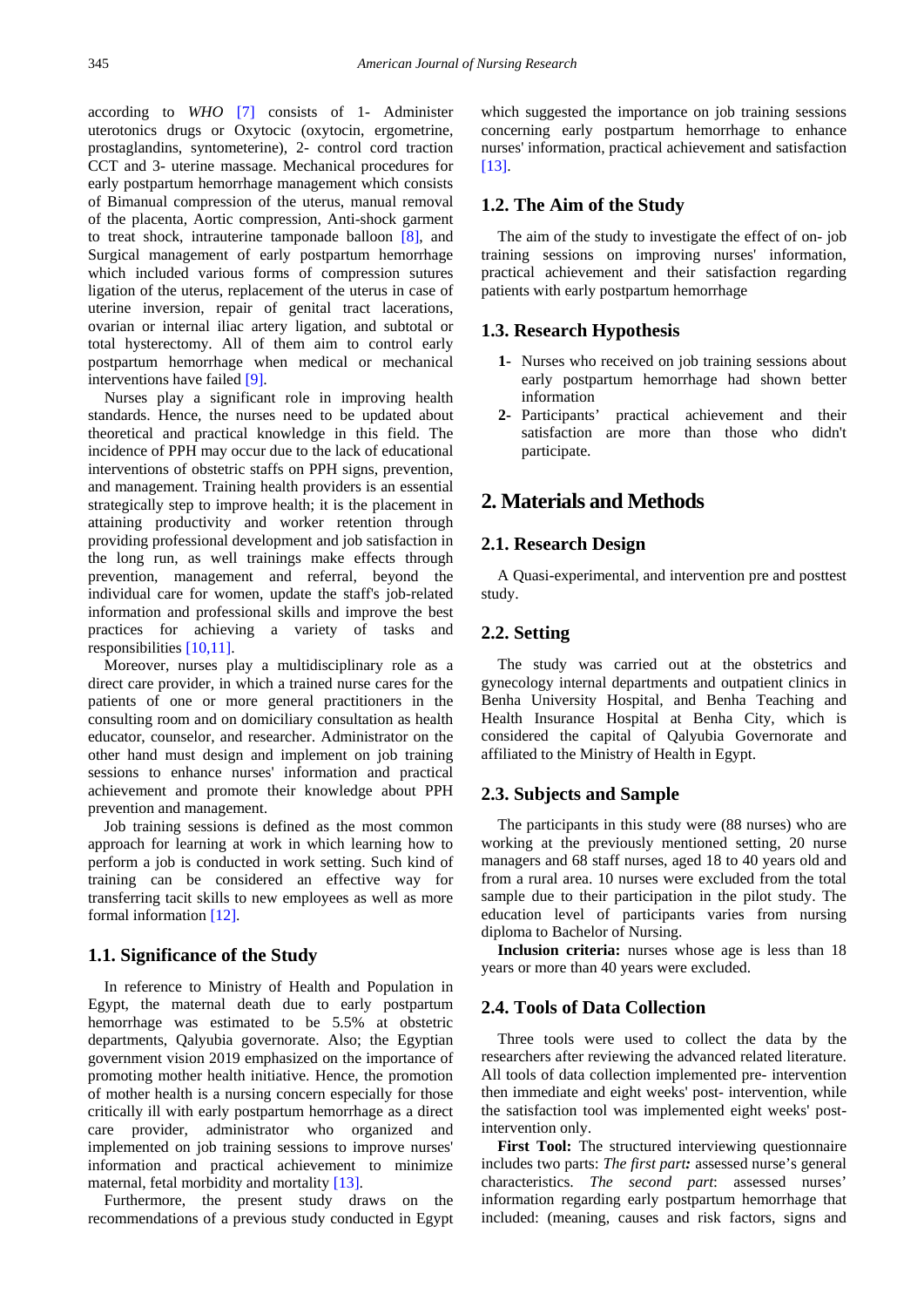symptoms, complications and nursing management Strategies for early postpartum hemorrhage). The information scoring system was 2 score for the correct answer and one score for an incorrect answer. The total information correct score was  $60\%$  while the total information for the incorrect score was  $(<60\%)$ .

#### **Second tool: An observational checklist:**

To assess nurse's practical achievement while providing patient's care every15minutes for the first four hours with early postpartum hemorrhage includes the following procedures; (inserting IV line, obtaining blood sampling for grouping and Rh factor, sending sample to lab immediately, assess contractility and level of uterus, assess lochia for (color, consistency, odor, components and amount). Encourage neonatal immediate suckling of mother breast. Scoring system for an observational checklist was 2 score for correct practical achievement and one score for incorrect practical achievement. The total correct practical achievement was scored  $\geq 60\%$ 

while incorrect practical achievement total scored as  $< 60\%$ .

#### **Third tool: - "Nurse Satisfaction tool" includes two parts:**

**The first part:** assess nurses' satisfaction regarding onjob- training sessions which consists of eight statements. Upon which nurses respond as satisfied, dissatisfied and uncertainly satisfied.

**The second part:** assess obstacles that prevent nurses to comply with on job training sessions for patients with early postpartum hemorrhage which consists of five statements.

### **2.5. Content Validity and Reliability**

All tools of data - Collections were developed by the researchers and sent to three specialized university Professors. According to their comments, modifications were considered.

On job training sessions were utilized by the researchers according to nurses' learning needs.

### **2.6 Field Work or Operational Design**

The study was implemented through three phases included the preparatory, implementation and evaluation phase:-

#### **Phase one (preparatory Phase):**

The researcher reviewed the current advanced national and international literature related to the study topic, then prepared the tools for data collection and designed on job training sessions. The researchers collaborate with nurse administrator to plan training sessions schedule as well as separate place for interviewing studied sample. Finally, a pilot study was conducted.

#### **Phase two (implementation phase):**

**Firstly**, the researchers interviewed three nurses per day according to their sequence attendance in hospital registration book and explain the aim of the study to obtain their oral consent**.** (Duration of each interview 25 minutes).

**Secondly**, nurse's practical achievement was assessed using an observational checklist, while they were providing patients care with early postpartum hemorrhage.

-Each day, two nurses' practical achievement was assessed from 9 Am to 9 pm.

-After the completion of assessment of nurses' practical achievement. On- job training sessions was designed according to the studied sample ' learning needs through 10 sessions for six months, duration of each session was one hour, number of participant (6) nurse in each session. -Three sessions for theoretical learning (opening, registration, welcome, pre-test, discussing session objectives, concept of early postpartum hemorrhage, causes, sings & symptoms and complication and medical management) and seven sessions were implemented for practical training (nursing immediate intervention', counting blood sample for blood grouping and RH factor, order blood transfusion, assess fundal level and uterine contractility, assess fluid intake and output, assess lochia amount and color, monitor transfusion reaction of consciousness, assess level of consciousness, promote early initiation of exclusive BF., apply leg exercises, instruct mothers about technique and position of BF, self- breast examination, general hygiene and genital hygiene, healthy nutrition during postpartum hemorrhage period, instruct mothers to assess lochia color, amount, odor and warning signs during postpartum period). The nurses' leaders instructed obstetric and labor nurses about information that should be given to patients to educate them on how to seek support for signs of PPH.

- Methods of teaching involved (group discussion, Lectures, brainstorming, demonstration and bedside teaching. At the end of each session, the researcher devoted fifteen minutes to give an opportunity to ask questions in order to clarify their theoretical question, on the other hand, the researcher demonstrates and replicates studied sample practice questions regarding practical sessions.

- Media in training sessions involved (lab-top computer, flip chart as well as audiovisual aids (data show presentation) and role play.

#### **Phase three (evaluation Phase):**

This Phase was utilized to evaluate the effect of implemented on job training sessions on improving nurses' information and practical achievement among the patients with early postpartum hemorrhage. Nurses' practical achievement was assessed on three patients three times. The mean was obtained for statistical analysis. All tools of data collection employed pre-intervention then immediately and eight weeks' post-intervention, but the nurses' satisfaction and obstacles tools were utilized only through eight weeks' post-intervention. Also, each participant was gives an opportunity to self-report obstacles that prevent their compliance with implementing the on-job training sessions eight weeks' post-intervention.

#### **Ethical Consideration:**

- The researcher clarified the aim of the study to each of the nurses who participated in the study.
- The participants were informed that their participation is voluntary and they have the right to withdraw from the study at any time.
- Written consent was obtained from each of the nurses who participated in the study.
- A letter of approval was sent to the directors of each study hospital which included the aim of the study.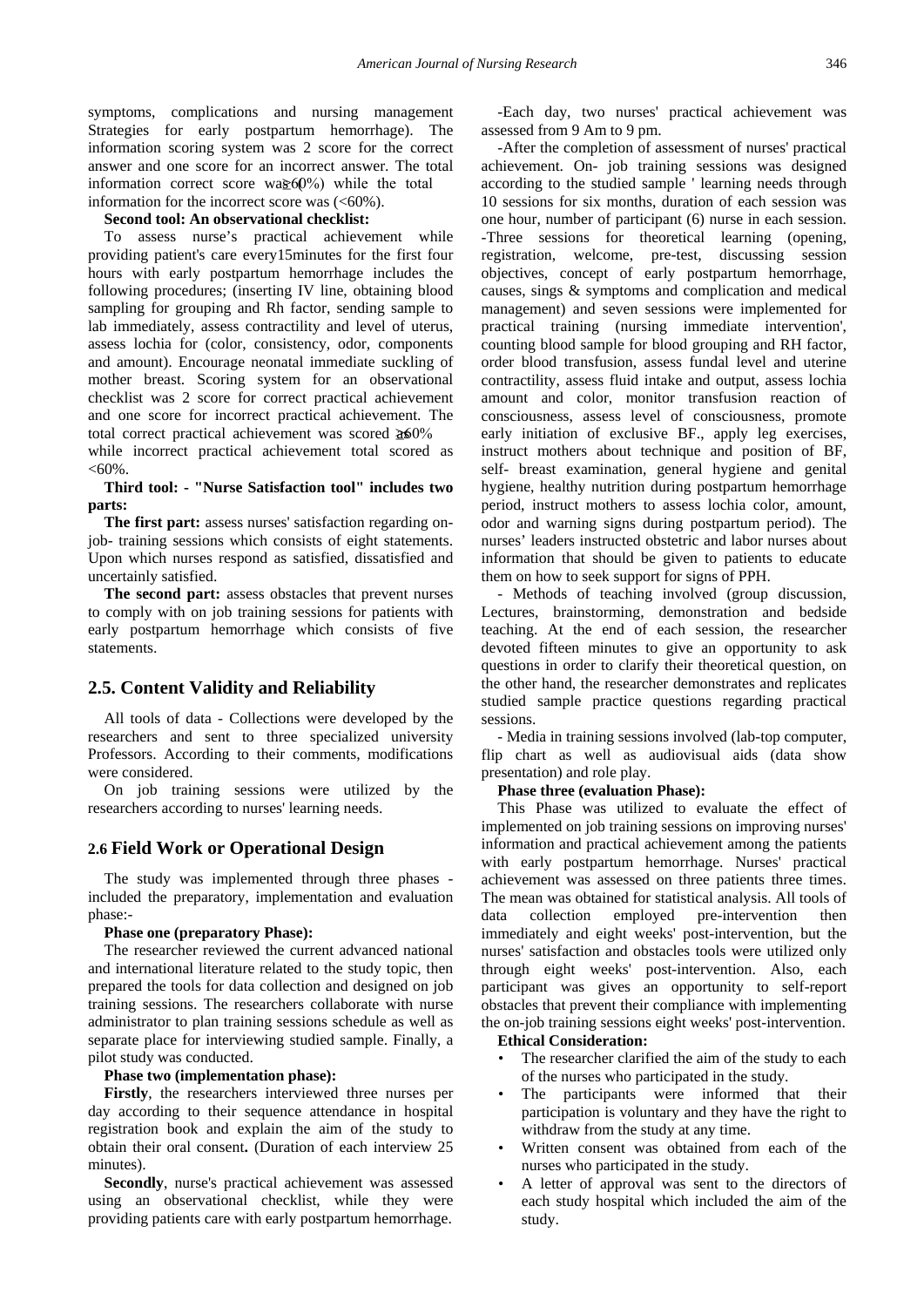• The study tools took into account that the study didn't touch participant's dignity, culture, traditional and religious aspects.

### **2.6. Statistical Analysis**

Data were analyzed using statistical package for the social science (SPSS) version 20. The data were reported as number and percentages, and the level of significance is set at  $p < 0.05$ . The  $\chi^2$  test and Fisher's exact test were used to test for correlations between variables. The correlation between study variables was calculated using Pearson's correlation coefficient. The level of significance was adopted at p<0.05.

# **3. Results**

[Table 1](#page-3-0) shows that there is a highly statistically significant difference at  $(P = < 0.01)$  between pre, post, and follow up the implementation of on-job training sessions. Additionally, there is a marked improvement in information among the studied sample about early postpartum hemorrhage post-implementation of on-job training sessions compared to pre-intervention. The present study results reveal that there is a highly statistical significant difference at  $(P = \langle 0.01 \rangle)$  between pre,

immediate and eight weeks' post-implementation of on- job training sessions. Moreover, there is a marked improvement in practical skills among the studied sample about general and local examination post-implementation of on-job training sessions compared to pre-intervention [\(Table 2\)](#page-4-0). As shown in [Table 3,](#page-4-1) there is a highly statistical significant difference at  $(P = < 0.01)$  between pre, immediate and eight weeks' post-implementation of on-job training sessions. Also, there is a marked improvement in practical skills among the studied sample about health education post-implementation of on-job training sessions compared to pre-intervention. [Table 4](#page-5-0) illustrates that (82 %) among studied sample is satisfied with the recent information from the on-job training sessions. Moreover, (79 % & 74 %) among the sample is satisfied to realize the new information and practical achievement post-implementation of the on-job training sessions and satisfied about the scientific material of the on-job training sessions, respectively. As for the obstacles that prevent nurses to comply with the implemented on job training sessions, [Table 5](#page-5-1) shows that (74%) of studied nurses have obstacles eight weeks' post- intervention due to the number of admitted sudden emergencies cases. [Table 6](#page-5-2) reveals that there is a positive correlation between total correct information and practical achievement among the studied sample regarding early postpartum hemorrhage at pre, immediate and eight weeks post on job training sessions.

**Table 1. Frequency distribution according to the studied sample correct and incorrect information related to early postpartum hemorrhage at pre, immediate and eight weeks' post-intervention (n=78)**

<span id="page-3-0"></span>

| <b>Items</b>                                                              | <b>Pre-intervention</b> |               | <b>Immediate Post-</b><br>intervention |               |             | Eight weeks post-<br>intervention | <b>Friedman</b> test |           |
|---------------------------------------------------------------------------|-------------------------|---------------|----------------------------------------|---------------|-------------|-----------------------------------|----------------------|-----------|
|                                                                           | N                       | $\frac{0}{0}$ | N                                      | $\frac{0}{0}$ | $\mathbf N$ | $\frac{0}{0}$                     | X <sub>2</sub>       | p-value   |
| Concept of early postpartum hemorrhage.                                   |                         |               |                                        |               |             |                                   |                      |           |
| Correct                                                                   | 28                      | 37.5          | 64                                     | 82            | 58          | 74                                | 27.80                | $0.000**$ |
| Incorrect                                                                 | 50                      | 62.5          | 14                                     | 18            | 20          | 26                                |                      |           |
| Causes of early postpartum hemorrhage.                                    |                         |               |                                        |               |             |                                   |                      |           |
| Correct                                                                   | 30                      | 38            | 66                                     | 85            | 62          | 79                                | 28.47                | $0.000**$ |
| Incorrect                                                                 | 48                      | 62            | 12                                     | 15            | 16          | 21                                |                      |           |
| Signs & Symptoms of early postpartum hemorrhage.                          |                         |               |                                        |               |             |                                   |                      |           |
| Correct                                                                   | 30                      | 38            | 70                                     | 90            | 64          | 82                                | 29.50                | $0.000**$ |
| Incorrect                                                                 | 48                      | 62            | 8                                      | 10            | 14          | 18                                |                      |           |
| An accurate method to calculate the amount of blood loss.                 |                         |               |                                        |               |             |                                   | 24.01                | $0.002**$ |
| Correct                                                                   | 18                      | 23            | 56                                     | 74            | 50          | 64                                |                      |           |
| Incorrect                                                                 | 60                      | 77            | 20                                     | 26            | 28          | 36                                |                      |           |
| Complications of early postpartum hemorrhage                              |                         |               |                                        |               |             |                                   |                      |           |
| Correct                                                                   | 22                      | 28            | 56                                     | 72            | 52          | 67                                | 25.70                | $0.001**$ |
| Incorrect                                                                 | 56                      | 72            | 22                                     | 28            | 26          | 33                                |                      |           |
| Medications to promote uterine atony.                                     |                         |               |                                        |               |             |                                   |                      |           |
| Correct                                                                   | 20                      | 26            | 62                                     | 79            | 56          | 67                                | 33.27                | $0.000**$ |
| Incorrect                                                                 | 58                      | 74            | 16                                     | 21            | 26          | 33                                |                      |           |
| An immediate nursing intervention to prevent early postpartum hemorrhage. |                         |               |                                        |               |             |                                   |                      |           |
| Correct                                                                   | 12                      | 15            | 54                                     | 69            | 48          | 78                                | 24.30                | $0.002**$ |
| Incorrect                                                                 | 66                      | 85            | 24                                     | 31            | 30          | 38                                |                      |           |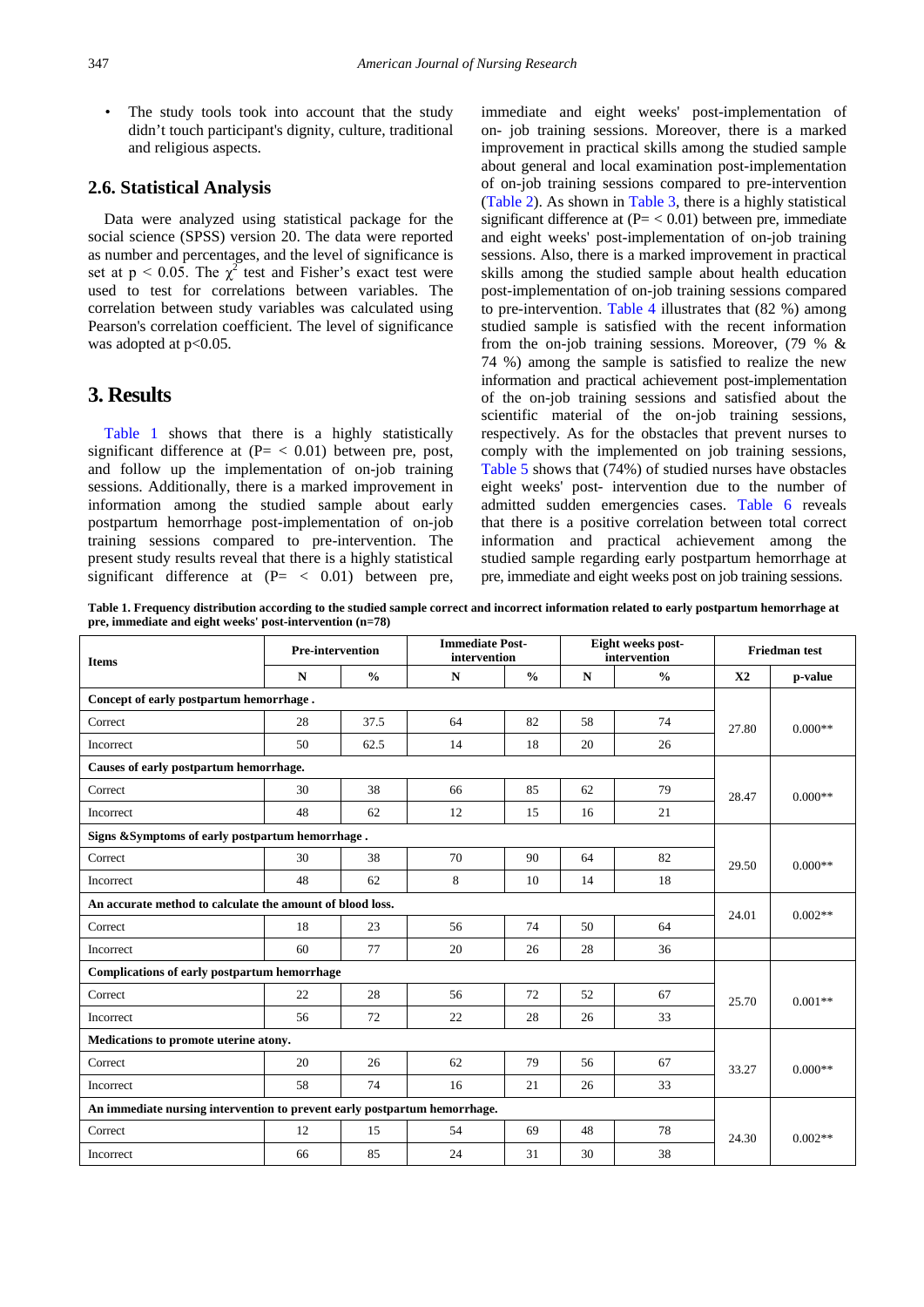<span id="page-4-0"></span>

| <b>Items</b>                                                                                         |                 | <b>Pre-intervention</b>  | <b>Immediate Post-</b><br>intervention |                             |                         | Eight weeks post-<br>intervention | <b>Friedman test</b> |           |  |
|------------------------------------------------------------------------------------------------------|-----------------|--------------------------|----------------------------------------|-----------------------------|-------------------------|-----------------------------------|----------------------|-----------|--|
|                                                                                                      | Correct<br>N(%) | <b>Incorrect</b><br>N(%) | <b>Correct N</b><br>(%)                | <b>Incorrect N</b><br>(9/0) | <b>Correct N</b><br>(%) | <b>Incorrect N</b><br>(%)         | X2                   | p-value   |  |
| Monitor maternal vital signs                                                                         | 18(23)          | 60(77)                   | 54 (69)                                | 24(31)                      | 48 (62)                 | 30(38)                            | 26.68                | $0.001**$ |  |
| Assess the maternal level of conscious<br>and administer O2 sat >90%.                                | 14(18)          | 64 (82)                  | 50(64)                                 | 28(36)                      | 44 (56)                 | 34 (44)                           | 24.82                | $0.000**$ |  |
| of<br>complications,<br>Monitor<br>signs<br>recorded and reported immediately.                       | 18(23)          | 60(77)                   | 52(67)                                 | 26(33)                      | 50(64)                  | 28(35)                            | 23.17                | $0.000**$ |  |
| Immediate nursing intervention. "Insert<br>cannula to obtain a blood sample.                         | 34 (44)         | 44 (56)                  | 62(79)                                 | 16(21)                      | 56 (72)                 | 22(28)                            | 26.50                | $0.000**$ |  |
| Send blood sample as doctor order to<br>the lab.                                                     | 32(41)          | 46(59)                   | 62(79)                                 | 16(21)                      | 54(69)                  | 24(31)                            | 26.07                | $0.000**$ |  |
| Monitor blood transfusion flow and<br>reaction recorded and reported.                                | 28 (36)         | 50(64)                   | 54(69)                                 | 24(31)                      | 48(62)                  | 30(38)                            | 22.98                | $0.001**$ |  |
| Promote privacy, comfort and safety<br>measures.                                                     | 22(28)          | 56(72)                   | 64(82)                                 | 14(18)                      | 58(74)                  | 20(26)                            | 25.30                | $0.000**$ |  |
| Local examination                                                                                    |                 |                          |                                        |                             |                         |                                   |                      |           |  |
| Comply<br>with infection prevention<br>measures during any procedures.                               | 14(18)          | 64(82)                   | 50(64)                                 | 28(36)                      | 44(56)                  | 34(44)                            | 24.82                | $0.000**$ |  |
| Assess the level of uterine fundus and<br>contractility.                                             | 10(13)          | 68(87)                   | 46(59)                                 | 32(41)                      | 44(56)                  | 34(44)                            | 25.12                | $0.000**$ |  |
| Massaging the uterus as doctor order.                                                                | 16(21)          | 62(79)                   | 48(62)                                 | 30(38)                      | 40(51)                  | 38(49)                            | 20.14                | $0.002**$ |  |
| Observe and report vaginal lochia.                                                                   | 18(23)          | 60(77)                   | 50(64)                                 | 28(36)                      | 48(62)                  | 30(38)                            | 30.18                | $0.000**$ |  |
| Encourage immediate neonatal suckling<br>to promote uterine contractility to<br>minimize hemorrhage. | 8(10)           | 70(90)                   | 58(74)                                 | 20(26)                      | 48(62)                  | 30(38)                            | 29.08                | $0.000**$ |  |
| Assess the mother's legs to report any<br>abnormalities.                                             | 14(18)          | 64(82)                   | 52(67)                                 | 26(33)                      | 44(56)                  | 34(44)                            | 25.17                | $0.000**$ |  |
| Recorded and reported all observations.                                                              | 38(49)          | 40(51)                   | 66(85)                                 | 12(15)                      | 62(79)                  | 16(21)                            | 28.77                | $0.000**$ |  |

**Table 2. Frequency distribution according to the studied sample correct and incorrect practical achievement pre, immediate and eight weeks' post-intervention related to general and local examination among patients with early postpartum hemorrhage (n=78)**

**Table 3. Frequency distribution according to the studied sample correct and incorrect health education provided for patients with early postpartum hemorrhage pre, immediate and eight weeks' post-intervention (n=78)**

<span id="page-4-1"></span>

|                                                              |                        | <b>Pre-intervention</b>  |                        | Immediate post-<br>intervention | Eight weeks post-<br>intervention |                          | <b>Friedman test</b> |           |
|--------------------------------------------------------------|------------------------|--------------------------|------------------------|---------------------------------|-----------------------------------|--------------------------|----------------------|-----------|
| <b>Items</b>                                                 | <b>Correct</b><br>N(%) | <b>Incorrect</b><br>N(%) | <b>Correct</b><br>N(%) | <b>Incorrect</b><br>N(%)        | <b>Correct</b><br>N(%)            | <b>Incorrect</b><br>N(%) | X2                   | p-value   |
| Health education related to mother:                          |                        |                          |                        |                                 |                                   |                          |                      |           |
| Instruct mother about self-care.                             | 18(23)                 | 60(77)                   | 54(69)                 | 24(31)                          | 48(62)                            | 30(38)                   | 33.22                | $0.000**$ |
| Differentiate between normal and abnormal vaginal<br>lochia. | 20(26)                 | 58(74)                   | 52(67)                 | 26(33)                          | 44(56)                            | 34(44)                   | 30.70                | $0.000**$ |
| Rest and comfort.                                            | 8(10)                  | 70(90)                   | 46(59)                 | 32(41)                          | 40(51)                            | 38(49)                   | 30.18                | $0.000**$ |
| Exercises during the postnatal period:-                      | 12(15)                 | 66(85)                   | 52(67)                 | 26(33)                          | 42(54)                            | 36(46)                   | 31.04                | $0.000**$ |
| Encourage fluids intake during the postnatal period.         | 14(18)                 | 64(82)                   | 54(69)                 | 24(31)                          | 42(54)                            | 36(46)                   | 27.20                | $0.001**$ |
| Early screening of dangerous signs.                          | 12(15)                 | 66(85)                   | 52(67)                 | 26(33)                          | 42(54)                            | 38(46)                   | 19.04                | $0.003**$ |
| Regular postnatal scheduled visit.                           | 18(23)                 | 60(77)                   | 66(85)                 | 12(15)                          | 54(69)                            | 24(31)                   | 39.40                | $0.000**$ |
| Health education related to the neonate:                     |                        |                          |                        |                                 |                                   |                          |                      |           |
| Early initiation, on-demand and exclusive<br>breastfeeding,  | 20(26)                 | 58(74)                   | 52(67)                 | 26(33)                          | 44(56)                            | 34(44)                   | 30.70                | $0.000**$ |
| Promote baby hygiene.                                        | 16(21)                 | 62(79)                   | 50(64)                 | 28(36)                          | 48(62)                            | 30(38)                   | 24.04                | $0.001**$ |
| Follow up visit schedule and vaccination.                    | 14(18)                 | 62(82)                   | 54(69)                 | 24(31)                          | 46(59)                            | 32(41)                   | 27.20                | $0.001**$ |
| Prevent harm for practices as:                               |                        |                          |                        |                                 |                                   |                          |                      |           |
| FGM.                                                         | 1013                   | 68(87)                   | 50(64)                 | 28(36)                          | 42(54)                            | 38(46)                   | 25.41                | $0.001**$ |
| Sitting in warm water.                                       | 14(18)                 | 64(82)                   | 66(85)                 | 12(15)                          | 48(62)                            | 30(38)                   | 26.01                | $0.000**$ |
| Putting kohl in neonatal eyes.                               | 18(23)                 | 60(77)                   | 52(67)                 | 26(33)                          | 40(51)                            | 38(49)                   | 31.60                | $0.000**$ |
| Eating spicy food.                                           | 8(10)                  | 70(90)                   | 46(59)                 | 32(41)                          | 40(51)                            | 38(49)                   | 30.18                | $0.000**$ |
| Prevent smoking.                                             | 8(10)                  | 70(90)                   | 48(62)                 | 30(38)                          | 44(56)                            | 34(44)                   | 23.17                | $0.001**$ |
| Avoid un described medications.                              | 20(26)                 | 58(74)                   | 58(74)                 | 20(26)                          | 54(69)                            | 24(31)                   | 22.60                | $0.002**$ |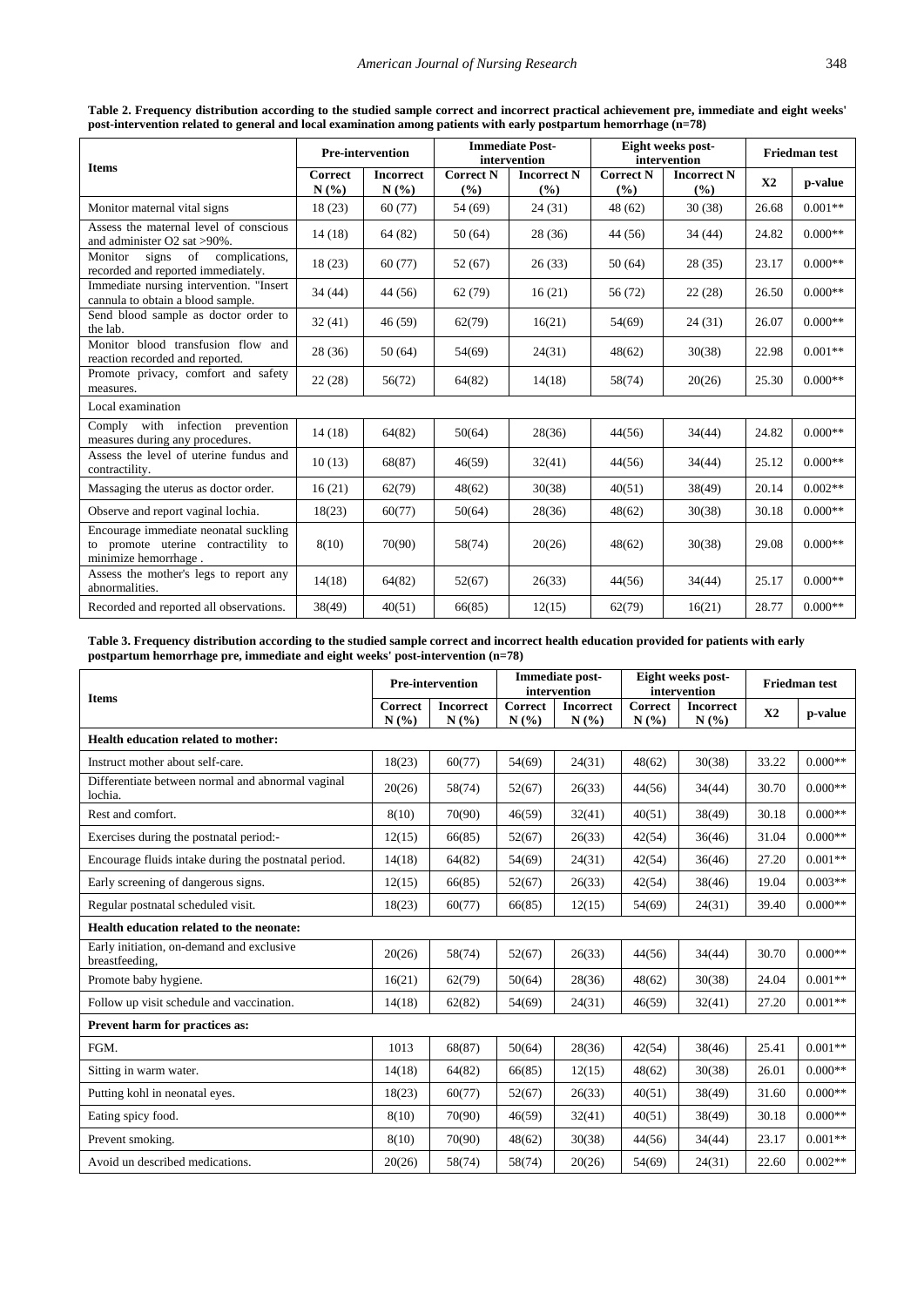| Table 4. Frequency distribution according to the studied sample satisfaction eight weeks' post-intervention regarding the implemented on job |  |
|----------------------------------------------------------------------------------------------------------------------------------------------|--|
| training sessions $(n=78)$                                                                                                                   |  |

<span id="page-5-0"></span>

| <b>Items</b>                                                                                                                                    |    | <b>Satisfied</b> | <b>Uncertainly Satisfied</b> |               | <b>Unsatisfied</b> |               |
|-------------------------------------------------------------------------------------------------------------------------------------------------|----|------------------|------------------------------|---------------|--------------------|---------------|
|                                                                                                                                                 |    | $\frac{0}{0}$    | N                            | $\frac{0}{0}$ | N                  | $\frac{0}{0}$ |
| On job training sessions improve nurses' practices.                                                                                             | 64 | 82               | 8                            | 10            | 6                  | 8             |
| On job training session's language was simple and clear.                                                                                        | 62 | 79               | 12                           | 15            | 4                  |               |
| The aim of on-job training sessions was matched with its content.                                                                               | 54 | 69               | 14                           | 18            | 10                 | 13            |
| The place of implementing on-job training sessions was comfortable with adequate<br>ventilation and lighting.                                   | 54 | 74               | 16                           | 21            | 4                  |               |
| The number of participants was suitable to the place of training.                                                                               | 52 | 67               | 18                           | 23            | 8                  | 10            |
| The implemented on job training sessions contribute to the development and updating<br>nursing knowledge regarding early postpartum hemorrhage. | 29 | 74               | 8                            | 21            | $\overline{c}$     |               |
| On job training session's time did not interfere with hospital activities.                                                                      | 42 | 54               | 24                           | 31            | 12                 | 15            |
| On-job training sessions were recommended to be replicated for another setting and<br>other larger sample in the future.                        | 54 | 69               | 16                           | 21            | 8                  | 10            |

**Table 5. Frequency distribution among studied sample regarding the obstacles that prevent nurses to comply with the implemented on job training sessions eight weeks' post-intervention. (n=78)**

<span id="page-5-1"></span>

| <b>Items</b>                                                                                 |    | Yes           | No |               |  |
|----------------------------------------------------------------------------------------------|----|---------------|----|---------------|--|
|                                                                                              |    | $\frac{0}{0}$ |    | $\frac{6}{9}$ |  |
| Admitted sudden emergencies cases.                                                           | 58 | 74            | 20 | 26            |  |
| Sudden admission of critically ill patients which may lead to an overload of work on nurses. | 52 | 67            | 26 | 33            |  |
| Unavailability of equipment and facilities.                                                  | 46 | 59            | 32 | 41            |  |
| Engaged nurses with administrative work rather than nursing activities.                      | 54 | 69            | 24 | 31            |  |
| Women traditional misconception regarding nursing care provided.                             | 48 | 62            | 30 | 38            |  |

**Table 6. Correlation between total correct information and practical achievement among studied sample related to early postpartum hemorrhage at pre, immediate and eight weeks' post-intervention (n=78)**

<span id="page-5-2"></span>

| <b>Item</b>                                            |       | <b>Total practical achievement</b><br>at pre-intervention. |                 | Total practical achievement at<br>the immediate post-intervention | Total practical achievement at eight<br>weeks post-intervention |           |  |
|--------------------------------------------------------|-------|------------------------------------------------------------|-----------------|-------------------------------------------------------------------|-----------------------------------------------------------------|-----------|--|
|                                                        |       | P- value                                                   | <b>P</b> -value |                                                                   |                                                                 | P-value   |  |
| Total information at pre-<br>intervention.             | 0.452 | $0.000**$                                                  |                 |                                                                   |                                                                 |           |  |
| Total information at immediate<br>post-intervention.   |       |                                                            | 0.462           | $0.000**$                                                         |                                                                 |           |  |
| Total information at eight weeks<br>post-intervention. |       |                                                            |                 |                                                                   | 0.458                                                           | $0.000**$ |  |

## **4. Discussion**

On-job training for health care providers working in maternity care is necessary to help them to identify the women who have complications during pregnancy or at time of birth and recognize how to prevent and manage these complications effectively. Therefore; the present study aimed to investigate the effect of on-job training sessions concerning to early postpartum hemorrhage on improving nurses' information, practical achievement and their satisfaction. This aim was significantly approved within the framework of the present study's research hypothesis which involved nurses who received on job training sessions about early postpartum hemorrhage shows better information, practical achievement and satisfaction more than those who didn't participate. This was achieved through the present study findings because it was illustrated that there was a highly significant improvement of nurse's information post-intervention compared to preintervention. This is in agreement with *Gaffey etal and Kumar etal* [\[14,15\]](#page-7-10) who found that there was significant improvement of nurses' information post-intervention compared to pre-intervention and they found that educational programs (both booklet and education) for the prevention and management of early postpartum hemorrhage led to significant improvements in the information of obstetric nurses. In the same line *Charles etal* [\[16\]](#page-7-11) who concludes that competency is increased with statistically significant improvements in knowledge and skills in the most of healthcare providers who attend training in emergency obstetric care. Similarly, some studies reported a significant improvement in knowledge and skills immediately after the training [\[17,18,19,20\].](#page-7-12) In the same direction *Ameh etal* [\[21\]](#page-7-13) confirms that healthcare providers retain knowledge and skills for up to 12 months.

Similarly, in Egypt, it was reported a highly statistically significant difference between pre and post-intervention regarding nurses' information about early postpartum hemorrhage due to previous relevant experience [\[22,23\].](#page-7-14) In the same vein; a randomized control trial in the UK noted sustained knowledge [related to the management of shoulder dystocia, eclampsia and postpartum hemorrhage (PPH)] at both 6 and 12 months post-training [\[17\].](#page-7-12) In contrast, *Monod etal* [\[24\]](#page-7-15) mentioned a significant decreased in knowledge achieved after 3 months training with scores ranging from 96.9% to 36.3%.

It is very essential for midwives and nurses to attain more knowledge and practical achievement on the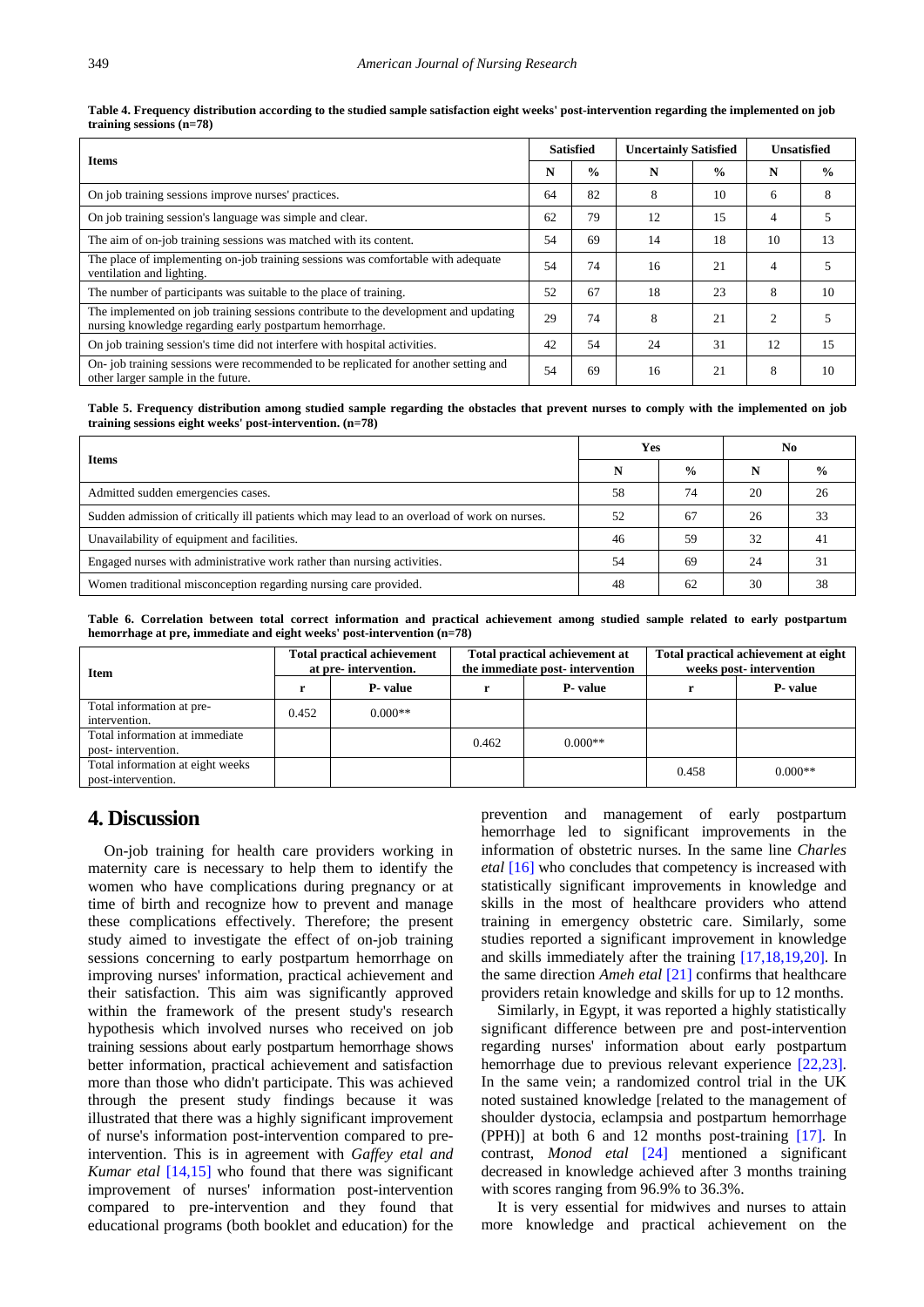management of PPH, especially in the developing world where maternal mortality rates are high [\[25\].](#page-7-16) The present study findings had revealed that a significant improvement in nurses' practical achievement immediately after eight weeks' post-intervention. These findings supported by the study of *Charles etal [\[16\]](#page-7-11)* who showed an improvement in the clinical practice of health care providers after attending the training program. This result is on the same line with other study results [\[26,27\]](#page-7-17) which found that nurses had incorrect practical achievement at preintervention phase and highly improved immediately after three months' post-intervention.

These findings had pointed out our attention toward the successful effect of the implementation of on-job training sessions to maternity nurses as a method for continuous development and improvement of their knowledge and skills to promote and improve their competences. Thus, there was a clear role in continuing professional development activities of nurses which have an ultimate reflection on improving patient's care outcome.

Finally, there was a significant relationship between nurses 'information and their pre-intervention practical achievement compared to post-intervention. This is because nurses' knowledge is considered the base of their practical achievement. This is in line with *Kaur and Sagar* [\[28\],](#page-7-18) who found a highly significant association between obstetric nurses' information and their practical achievement. In the same line *Harhash* [\[29\]](#page-7-19) found a highly significant association between obstetric nurses' knowledge and their practices.

Furthermore, the results of present study confirm the importance of implemented on job training sessions as the results shows that there is a highly studied sample' information retention eight weeks' post-intervention. This is due to the effectiveness and practicability of the implemented on- job training sessions. Also, the studied sample was satisfied with the implemented on job training sessions because they reported that the on-job training session's language was simple and clear. The aim of onjob training sessions matched with its content. Also, the place of implemented on job training sessions was comfortable with adequate ventilation and lighting.

In addition, the implemented on job training sessions' contributes to the development and updates with the advanced information regarding early postpartum hemorrhage and improve nurses' practical achievement. Moreover, the majority of the studied sample suggested replicating the training to other nurses in another setting in the future to enhance nurses' information, and practical achievement. Also, the majority of nurses were highly satisfied with the implementation of on job training sessions.

Finally, the results of present study illustrated that the main obstacles that prevent nurses to comply with the implemented on job training sessions for women undergoing early postpartum hemorrhage is linked to sudden emergencies cases, unavailability of equipment and facilities.

Additionally, sudden admission of critical ill patients may lead to overload of work among nurses and engage nurses with administrative work rather than nursing activities. Moreover, women have a traditional misconception regarding nurse's activities due to the inherited traditional trust in Egyptian uncertified midwives because the majority of the mother from rural areas who trust and believes in uncertified midwives' practices more than nurses practices.

# **5. Conclusion and Recommendation**

The present study results showed a significant improvement in nurses' information and practical achievement and their satisfaction due to the implementation of on-job training sessions. So the following are recommended:

- Nurse administrator must design and implement a monitoring evaluation system to evaluate nurses' practical achievement periodically at obstetric departments.
- Nurse administrator must design nursing standards, protocols and on-job training sessions for all nurses at obstetric departments.
- There is a need for hospital-based policy and protocol to address postpartum hemorrhage education to staff nurses.
- Replicate the present study on job training sessions at another setting and on a larger sample.
- Further studies to investigate health team immediate intervention related to early Postpartum Hemorrhage at the obstetric department.

# **Acknowledgements**

The authors would like to thank the nurses at the obstetrics and gynecology departments at Benha University, Benha Teaching and Health Insurance Hospitals for their kind help in accomplishing this study.

# **Disclosure Statement**

The authors have no conflicts of interest to declare.

# **Funding Sources**

This research did not receive any specific grant from funding agencies in the public, commercial, or not-forprofit sectors.

# **Author Contribution**

All authors have directly participated in the planning, execution, and analysis of this study. All authors have critically reviewed and approved the final draft and are responsible for the content of the manuscript.

# **References**

<span id="page-6-0"></span>[1] Mousa HA, Blum J, Abou El Senoun G, Shakur H, Alfirevic Z. Treatment for primary postpartum haemorrhage. Vol. 2017, Cochrane Database of Systematic Reviews. John Wiley and Sons Ltd; 2014.